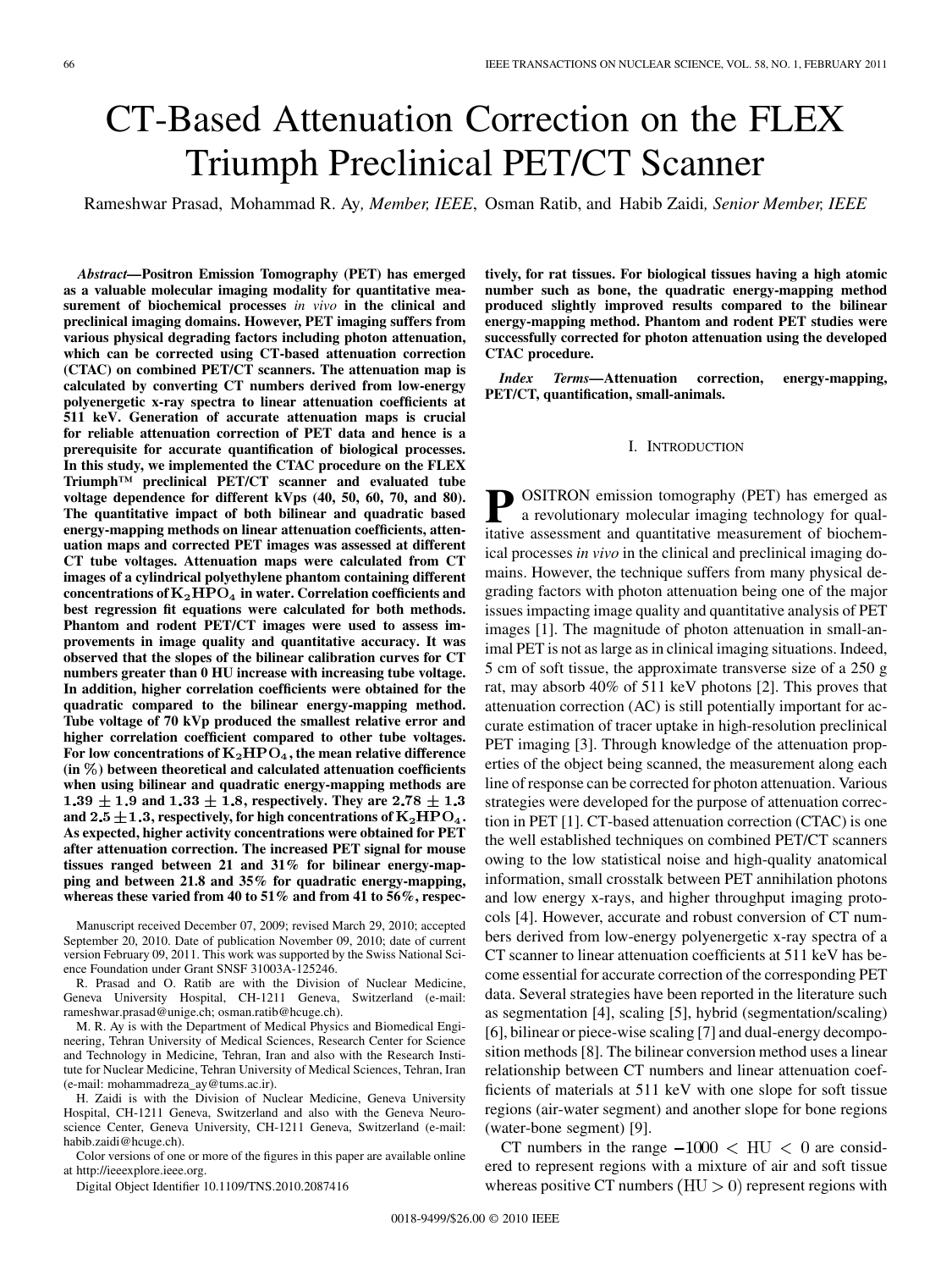a mixture of soft tissue and bone. Other variants to the linear relationship were also proposed through the use of nonlinear regression such as quadratic polynomial mapping algorithms [10]. Although the bilinear conversion method remains the most widely used technique, the quadratic polynomial energy-mapping method is an appealing approach [10]. Energy-mapping methods are generally derived at a preset tube voltage and current. These methods are widely used and validated on clinical PET systems [11]; however, they still need to be thoroughly investigated on dedicated high resolution, small field-of-view scanners such as those used for small-animal imaging.

The quantitative capabilities of the commercially available FLEX Triumph™ (Gamma Medica-Ideas, Nortridge, CA) preclinical PET/CT platform installed in our department are being characterized [12]; however, the lack of reliable image correction methodologies necessitated the implementation of CTAC on this system as a first step to achieve our endeavors. In this work, we implemented and evaluated tube voltage-dependent attenuation correction on this preclinical PET/CT scanner. Improvements in image quality and quantitative capability of preclinical PET images corrected for attenuation using attenuation maps generated using both bilinear and quadratic polynomial energy-mapping methods were also assessed.

## II. MATERIALS AND METHODS

#### *A. System Description*

PET and CT data were acquired using the commercially available FLEX Triumph™ preclinical PET/CT scanner (Gamma Medica-Ideas, Nortridge, CA). Both PET and CT subsystems are mounted on the same gantry allowing functional and anatomical imaging without moving the animal (other than table translation). The X-PET subsystem is based on detector blocks arranged in 48 rings having a 10 cm transaxial field-of-view (FOV) and 11.6 cm axial FOV. The PET detector array consists of 11,520 individual Bismuth Germanate (BGO) crystals arranged in 48 rings and 180 blocks. The dimension of each crystal is  $2.3 \times 2.3 \times 10 \text{ mm}^3$  in the axial, transaxial, and radial direction, respectively. This optimal design allows achieving unique properties such as low-cost, high-sensitivity and large axial FOV using an inexpensive crystal material arranged in pixilated ring geometry. The scanner incorporates the photomultiplier (PMT)-quadrant-sharing (PQS) method [13] which maximizes the number of crystals per PMT that can be decoded, thus improving the system's spatial resolution. The sensitivity and light output are maximized by using 96% crystal-packing fraction and no light-guides, respectively. High yield pileup event recovery (HYPER) electronic processing technology is used to improve count rate performance [14]. The detector blocks are circularized by slightly grinding each block on the PMT side into a pentagon shape and having the two end-rows of crystals in each block tapered [15]–[17]. The PET scanner has a spatial resolution of 1.8 mm full-width at half-maximum (FWHM) and sensitivity near 8% at the center of the FOV [12].The high-resolution microCT subsystem is configured with a CMOS x-ray detector coupled to a scintillator [18] and a standard self-contained, air-cooled x-ray tube operating in the range of 40–80 kVp having a standard micro-focus tube of a  $75 \mu m$  focal spot with 40 W total power. The CT tube has target material of tungsten with cone angle of 38 degree. The detector is made of CsI flipped scintillator material with pixel array of  $2240 \times 2368$  and a pixel size of 50- $\mu$ m [19].

#### *B. Data Acquisition and Processing*

PET scans were acquired with a 250–750 keV energy window and 12 ns timing window. Coincident events acquired in list-mode format were first Fourier rebinned into 2D sinograms, and then reconstructed using 2D ordered subsets-expectation maximization (OS-EM) algorithm (4 iterations and 10 subsets), resulting in  $0.4 \times 0.4 \times 0.4$  mm<sup>3</sup> voxel size for a  $256 \times 256 \times 256$  image volume. <sup>18</sup>F-flurodeoxyglucose (FDG) was used as tracer for PET studies. CT scans were acquired using tube voltages varying between 40 and 80 kVp and optimized tube current. The gantry rotated in continuous flying mode. A total of 512 projections were acquired in a full  $360^{\circ}$  scan with  $2240 \times 2368$  projection matrix size. Images were reconstructed using a modified 3D cone-beam Feldkamp algorithm resulting in  $0.17 \times 0.17 \times 0.17$  mm<sup>3</sup> voxel size for a  $512 \times 512 \times 512$  image volume. CT images were downsampled to match the bin size of PET images. This was followed by energy conversion of CT images using experimentally derived bilinear and quadratic polynomial energy-mapping methods to match PET's energy. Gaussian smoothing was then applied using an appropriate Gaussian kernel ( $FWHM = 1.8$  mm) to match PET's spatial resolution. The resulting attenuation maps were then forward projected using ray tracing based on Siddon's algorithm [20] implemented in C++ programming environment. The forward projected sinograms were then exponentiated to generate attenuation correction factors (ACFs). The measured PET sinogram was then multiplied by the generated ACFs to obtain the attenuation corrected PET sinograms. The multiplicative ACF for a given path length is calculated according to:

$$
ACF = \exp\left(\int \mu_{511 \text{ keV}}(\mathbf{x}) \, dx\right) \tag{1}
$$

where  $\mu_{511 \text{ keV}}$  is the linear attenuation coefficient at 511 keV.

The attenuation corrected PET sinogram was then reconstructed using the same technique used for the uncorrected data to obtain the final CT-based attenuation corrected PET images. The strategy followed for implementation of the CT-based attenuation correction technique is described elsewhere[2].

#### *C. Conversion of CT Images to Maps*

A specially designed polyethylene cylindrical phantom  $(\phi 70 \pm 0.5 \text{ mm})$ , containing 16 cylindrical holes  $(\phi 5 \pm 0.1 \text{ mm})$ , was scanned on the CT subsystem of the combined PET/CT scanner by varying CT tube voltages between 40 to 80 kVp. To simulate different types of biological materials, thirteen plugs were filled with a mixed solution of  $K_2HPO_4$  and water, with concentrations varying between 80 and 1040 mg/cc (ranging between 0.1 and  $0.155$  cm<sup>-1</sup> at 511 keV) along with three additional plugs containing water, air and lung equivalent tissue (Fig. 1(a)). The CT image values were extracted from volumes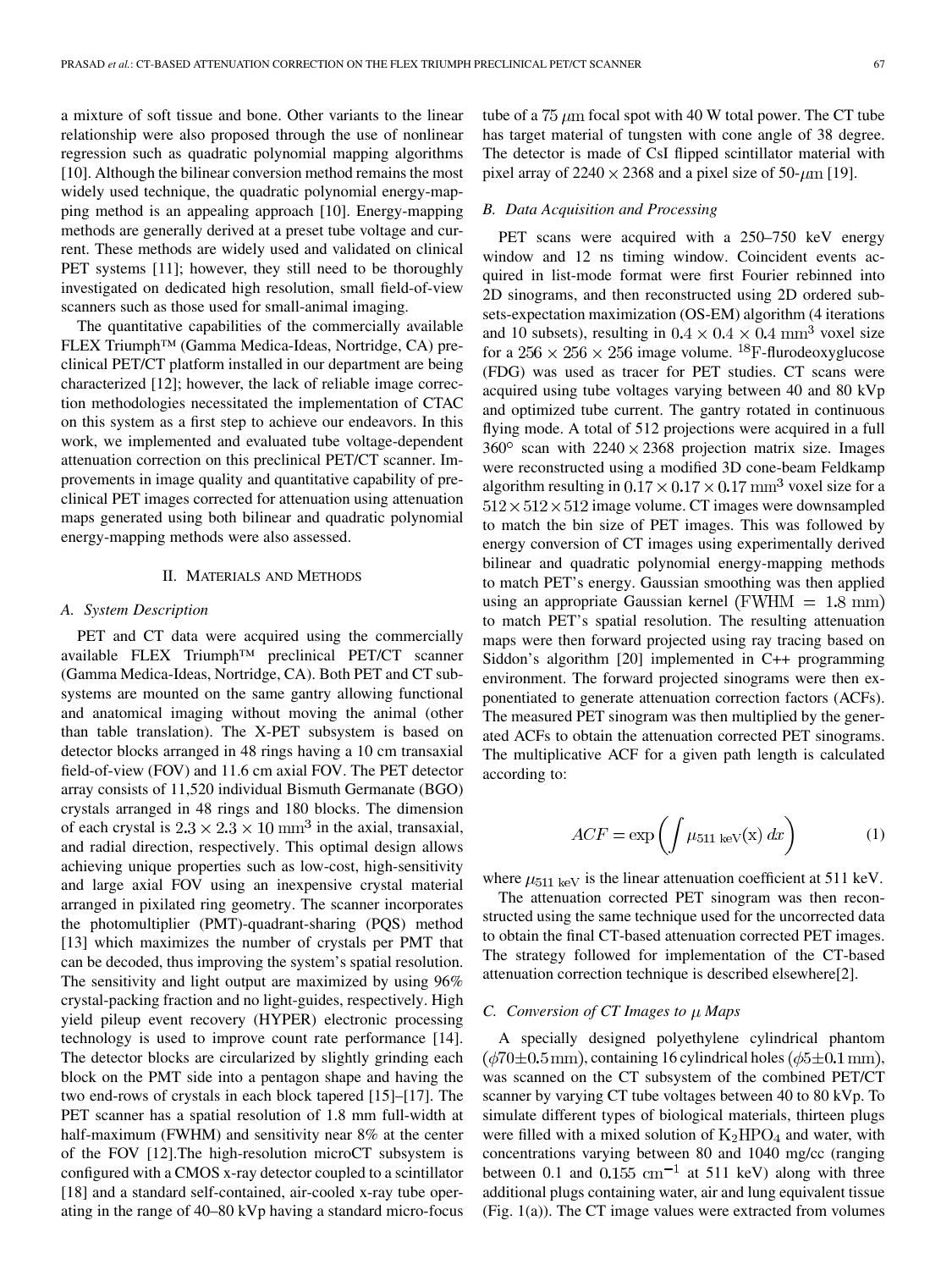

Fig. 1. (a) Photograph of the specially designed polyethylene cylindrical phantom containing 16 cylindrical holes (b) Transverse CT image of the calibration phantom showing the location of defined VOIs.

of interest (VOIs) of dimensions  $0.4 \times 0.4 \times 0.17$  mm<sup>3</sup> in each image corresponding to the location of the samples (Fig. 1(b)).

The theoretical linear attenuation coefficients  $(\mu)$  for each material were calculated using the NIST XCOM photon cross section library [21], and served as reference for evaluation of phantom studies. The known  $\mu$  of each material was subsequently plotted against its CT number. In the CT energy range, Compton scattering dominates the  $\mu$  coefficient of low-Z materials (such as water and soft tissue), while photoelectric effect dominates the  $\mu$  coefficient of high-Z materials (such as bone). Thus, different scaling factors are used to transform CT numbers into a  $\mu$ -map at 511 keV for different tissues. For HU  $\leq$  0 the plotted curve was fitted only linearly. However, for  $HU > 0$ both a linear and quadratic polynomial functions were fitted to the data points with 95% confidence interval. The two fitted functions provided bilinear and quadratic polynomial energymapping curves for use in attenuation correction of PET studies.

The bilinear energy-mapping method uses the following equations [11]:

$$
\mu \,\text{[cm}^{-1}\text{]} = 9.6 \times 10^{-5} \times (\text{HU} + 1000) \quad \forall \text{HU} \le 0
$$
  

$$
\mu \,\text{[cm}^{-1}\text{]} = a \times (\text{HU} + 1000) + b \quad \forall \text{HU} > 0. \tag{2}
$$

The quadratic energy mapping method is defined by the following equations [10]:

$$
\mu \text{ [cm}^{-1}\text{]} = 9.6 \times 10^{-5} \times (\text{HU} + 1000) \quad \forall \text{HU} \le 0
$$
  

$$
\mu \text{ [cm}^{-1}\text{]} = a \times (\text{HU} + 1000)^2
$$
  

$$
+ b \times (\text{HU} + 1000) + c \quad \forall \text{HU} > 0.
$$
 (3)

#### *D. Phantom and Rodent Studies*

Three phantom studies (of different size) were performed for validation purposes. A uniform cylindrical phantom of 2.5 cm diameter and 14 cm length was filled with uniformly distributed mixture of water and 3 MBq of  ${}^{18}F$ . The second phantom used is the NEMA NU 4-2008 image quality phantom [22] filled with a mixture of water and 4 MBq of  $^{18}$ F. The third one is the Micro-deluxe Phantom™ (Model ECT/DLX/MMP) filled with a mixture of water and 8 MBq of  $^{18}F$ . The phantom consists of a 5-cm outer diameter and 4.5-cm inner diameter cylinder that can accommodate hot or cold rod inserts. The rods are grouped into sectors with diameters of 4.8 mm, 4.0 mm, 3.2 mm, 2.4 mm, 1.6 mm, and 1.2 mm.

PET imaging was performed for the above mentioned phantoms for a duration of 10 minutes (except the uniform cylindrical phantom which was scanned for 5 minutes) and followed immediately by a CT scan. Rodent studies included one healthy mouse (24 g) and one rat (260 g). The mouse and rat were anesthetized with 2% of isofluorane and injected intravenously in the tail with about 10 and 38 MBq of  $^{18}$ F-FDG, respectively. PET acquisitions were performed for 10 minutes covering the whole-body for the mouse study whereas only the head region of the rat was covered. A CT scan of 2 minutes was then performed for each animal after PET acquisition of the same region. All PET studies were performed in an activity/count rate regime resulting in a low random coincidence rate. Activity was measured with a regularly calibrated dose calibrator (MED Dose Calibrator Isomed 2000). The calibration of emission activity values to actual activity concentration was performed using a small cylinder (2.5 cm diameter) filled with a mixture of 3 MBq of  $^{18}$ F and water. The cylinder was scanned for 2 hours using an energy window of 250–750 keV and 12 ns timing window. The PET emission data were corrected for attenuation. The actual activity concentration in the cylinder was computed from the activity, measured in a dose calibrator, and the volume of the sample. The computed activity concentration was related to a region of interest in the PET image. The resulting calibration factor (CF) that relates activity concentration to reconstructed counts per voxel was calculated using the following equation:

$$
CF = \frac{A_{measured}}{A_{cal}} \tag{4}
$$

where  $A_{cal}$  is computed as follows:

$$
A_{cal} = \left(\frac{A}{V}\right) \times N \times \exp\left(-0.693 \times \frac{t}{T_{1/2}}\right)
$$

where  $\vec{A}$  is the activity in the phantom measured in a dose calibrator,  $V$  is the volume of the phantom,  $N$  is the branching ratio of positron decay of the radionuclide, and  $t$  is the time delay from initial measurement to the start of the scan, and  $T_{1/2}$  is the half-life of the radionuclide used.

#### *E. Analysis*

A VOI- and line profile-based quantitative analysis was performed on phantom and rodent studies for assessment of the quality of  $\mu$ -maps and CTAC procedure using both energy-mapping methods. VOIs of dimension  $0.4 \times 0.4 \times 0.17$  mm<sup>3</sup> were defined on regions of the  $\mu$ -map corresponding to different concentrations of  $K_2HPO_4$  solution and the mean  $\mu$  value was calculated. The obtained results were then compared with the theoretical  $\mu$  estimated using the XCOM data tables [21]. The analysis was performed on 2 datasets corresponding to regions with low concentration ( $\leq 160 \text{ mg/cc}$ ) of  $\text{K}_2\text{HPO}_4$ , representing soft tissue, and regions with high concentration ( $> 160 \text{ mg/cc}$ ) of  $K_2HPO_4$ , representing high density tissues for both energy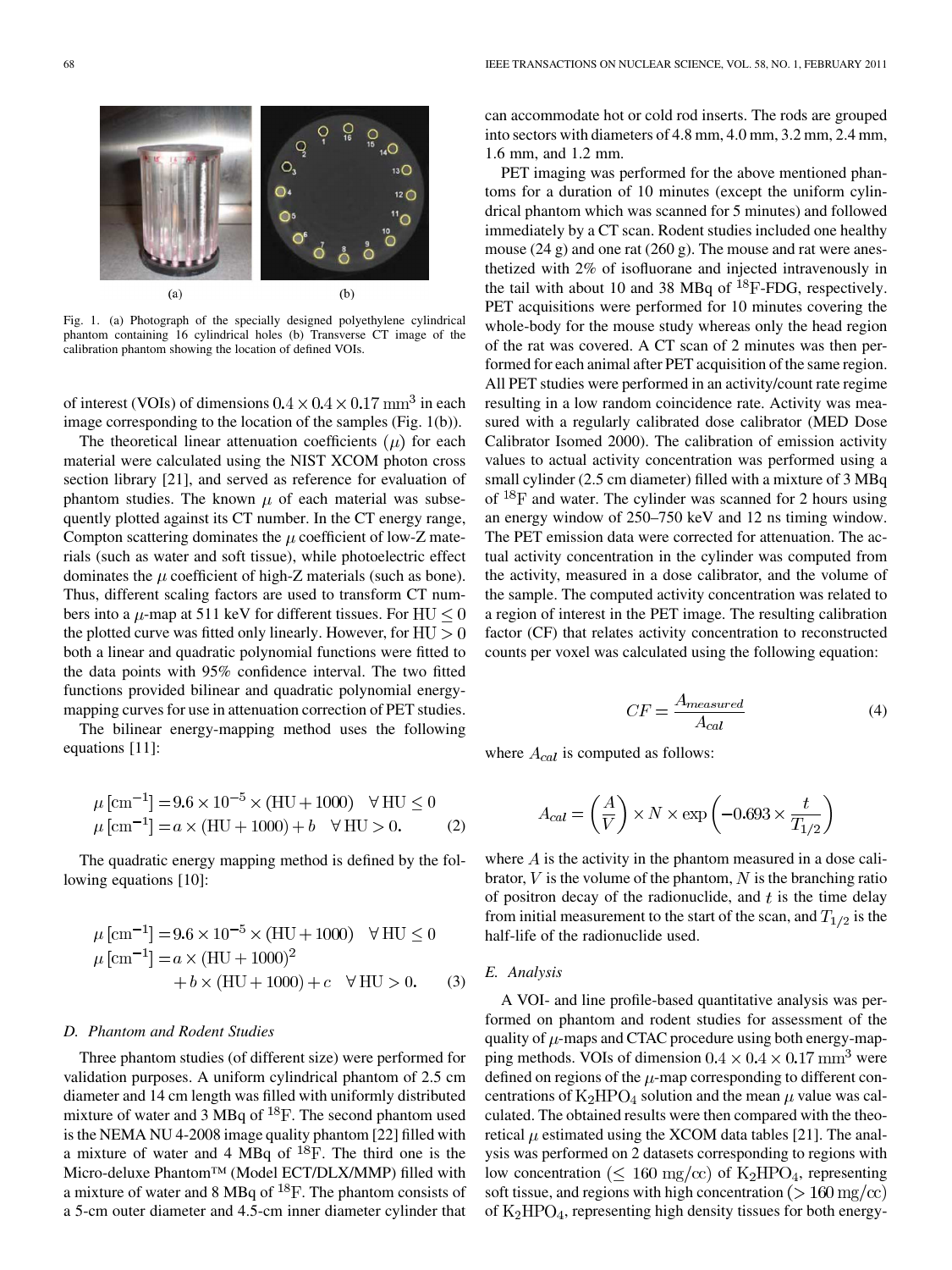mapping methods. Four and 11 data points were considered for representation of low and high concentration, respectively.

Four VOIs of dimension  $6.5 \times 6.5 \times 0.4$  mm<sup>3</sup> were drawn on the central slice of the uniform cylindrical phantom and uniform compartment of the NEMA image quality phantom for both uncorrected and attenuation corrected PET data sets. Likewise, three VOIs of the same size were drawn on the largest diameter rod of the Micro-deluxe phantom. VOI drawing and image analysis were performed using AMIDE [23] and PMOD software (PMOD Technologies Ltd, Zurich, Switzerland). The mean, standard deviation and coefficients of variation (CV) were also computed for each VOI.

The CV, which is a measure of the magnitude of noise in the reconstructed image, was calculated for the phantom studies by computing  $\sigma/\mu_{\text{mean}}$ , where  $\sigma$  and  $\mu_{\text{mean}}$  are the standard deviation and mean of the pixel values within the above mentioned VOIs, respectively. In addition, line profiles were drawn on uncorrected and attenuation corrected PET images and compared to actual activity line profiles. Percent differences from actual values were also calculated. For the mouse study, several VOIs of dimension  $4.0 \times 4.0 \times 0.4$  mm<sup>3</sup> were drawn on brain, heart, and bladder regions whereas smaller VOIs  $(2.8 \times 2.8 \times 0.4 \text{ mm}^3)$ was drawn for bone (vertebra) region. Likewise, VOIs of dimension  $8.0 \times 8.0 \times 0.4$  mm<sup>3</sup> were drawn on the brain and striatum whereas smaller VOIs  $(2.8 \times 2.8 \times 0.4 \text{ mm}^3)$  were drawn on the bony region of the rat. The increased percentages of PET intensities after attenuation correction as compared to uncorrected images were calculated for mouse and rat tissues using both energy-mapping methods. Statistical analysis using Student's t-test was performed to assess significant differences between attenuation corrected PET images using both energy-mapping methods.

#### III. RESULTS

#### A. Conversion of CT Images to  $\mu$ -Maps

Linear attenuation coefficients for the different materials present in the calibration phantom were plotted as a function of CT numbers. Curve fitting using both linear and quadratic polynomial functions was performed to determine the fitting parameters as shown in Fig. 2. As mentioned earlier, CT data were obtained at several x-ray tube voltages ranging from 40 to 80 kVp. The fitting parameters and correlation coefficients  $(R<sup>2</sup>)$  for both bilinear and quadratic energy-mapping methods at different CT tube voltages are shown in Table I.

The obtained  $\mu$ -maps were compared with the theoretical estimates calculated using the XCOM photon cross section library [21] for different tube voltages. Table II summarizes the mean relative difference between measured and theoretical attenuation coefficients for the bilinear method when using different tube voltages. The results show that a tube voltage of 70 kVp produced the smallest relative error and higher correlation coefficient compared to other tube voltages given the calibration curve was obtained at this tube voltage. This tube voltage was selected for further assessment.

Table III summarizes the mean relative difference between measured and theoretical attenuation coefficients for the various



Fig. 2. Representative plots of bilinear and quadratic fitting of the calibration curves at 70 kVp and  $275 \mu$ A.

TABLE I SUMMARY OF FITTING PARAMETERS AND CORRELATION COEFFICIENTS  $(R<sup>2</sup>)$ FOR BOTH BILINEAR AND QUADRATIC ENERGY-MAPPING METHODS

|     | Bilinear energy-mapping method |                             |       |  |
|-----|--------------------------------|-----------------------------|-------|--|
| kVp | $a(cm^{-1}) \times 10^{-5}$    | $b(cm^{-1}) \times 10^{-2}$ | $R^2$ |  |
| 40  | 1                              | 8.60                        | 0.90  |  |
| 50  | 2                              | 8.60                        | 0.90  |  |
| 60  | 2                              | 8.62                        | 0.89  |  |
| 70  | 9                              | 9.20                        | 0.98  |  |
| 80  | 9                              | 8.80                        | 0.93  |  |
|     |                                |                             |       |  |

| kVp |    | Quadratic energy-mapping method |                             |                             |       |  |
|-----|----|---------------------------------|-----------------------------|-----------------------------|-------|--|
|     |    | $a(cm^{-1}) \times 10^{-9}$     | $b(cm^{-1}) \times 10^{-6}$ | $c(cm^{-1}) \times 10^{-2}$ | $R^2$ |  |
|     | 40 | 3                               | 0.70                        | 9.50                        | 0.96  |  |
|     | 50 | 4                               | 0.30                        | 9.60                        | 0.96  |  |
|     | 60 | 5                               | 3.00                        | 9.70                        | 0.97  |  |
|     | 70 | 6                               | 9.00                        | 9.50                        | 0.97  |  |
|     | 80 | 6                               | 6.00                        | 9.30                        | 0.93  |  |
|     |    |                                 |                             |                             |       |  |

samples when using two different energy-mapping methods. The results presented were averaged for low and high concentrations of  $K_2HPO_4$  to allow modelling of soft tissue and bony structures (Fig. 3). The error bars in Fig. 3 represent the standard deviation of data points for various ROIs defined on low and high and low concentration regions. For low concentrations of  $K_2HPO_4$ , the mean relative difference (in  $\%$ ) between theoretical and calculated attenuation coefficients when using bilinear and quadratic energy-mapping methods are  $1.39 \pm 1.9$  and  $1.33 \pm 1.8$ , respectively. They are  $2.78 \pm 1.3$  and  $2.50 \pm 1.3$  for high concentrations of  $K_2HPO_4$ , respectively. Hence, both energy-mapping methods produce quite similar relative difference for low concentrations of  $K_2\text{HPO}_4$ . However, for higher concentrations of  $K_2HPO_4$ , the quadratic energy-mapping method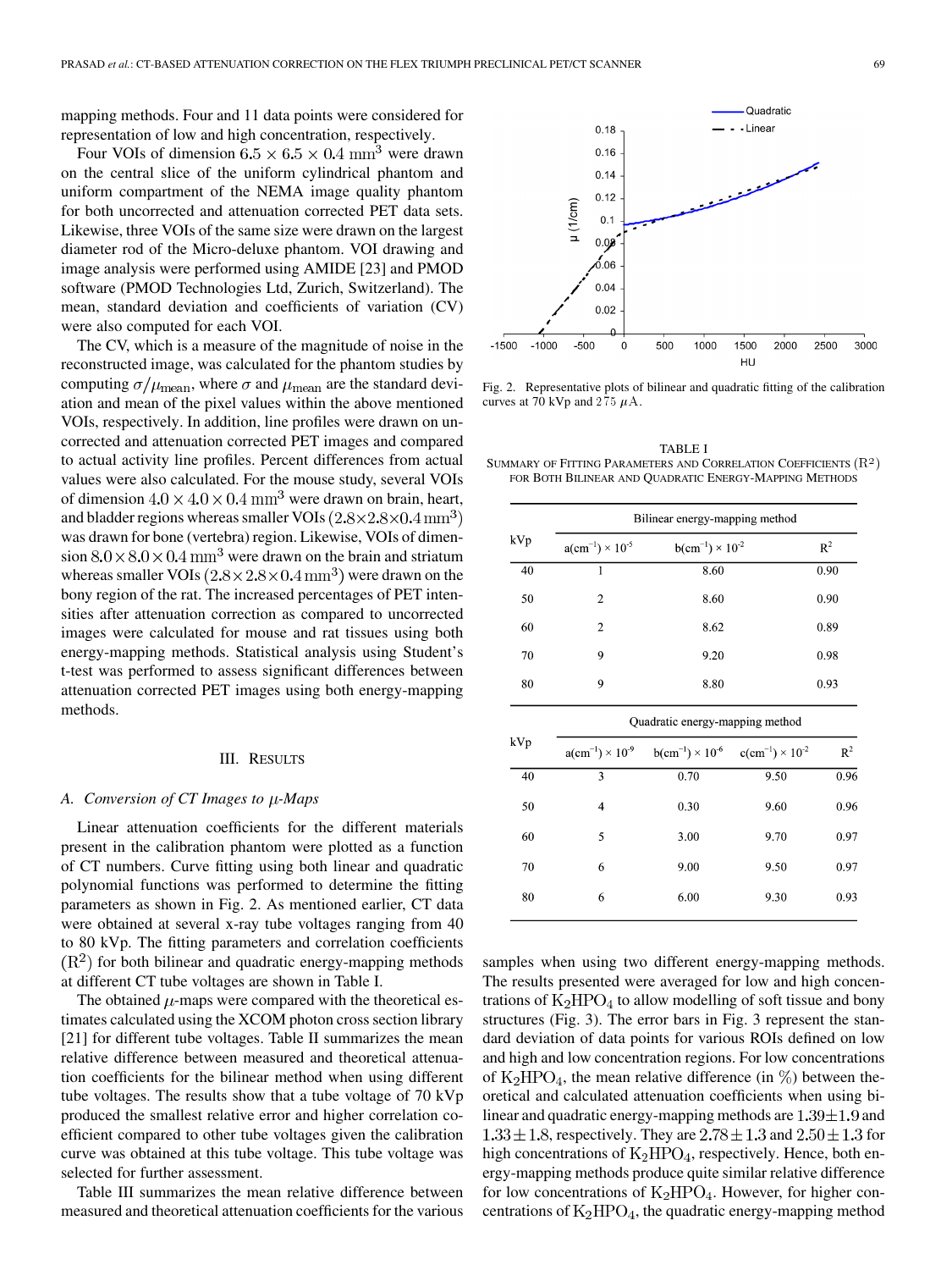#### TABLE II

MEAN RELATIVE DIFFERENCE (IN %) BETWEEN ATTENUATION COEFFICIENTS DERIVED USING THE BILINEAR METHOD FOR DIFFERENT COMBINATIONS OF KVPS AND THE THEORETICAL LINEAR ATTENUATION COEFFICIENTS CALCULATED USING THE XCOM PHOTON CROSS-SECTION LIBRARY FOR VARIOUS REGIONS CORRESPONDING TO DIFFERENT CONCENTRATIONS OF  $\mathrm{K}_2\mathrm{HPO}$ 

| Material      | CT values<br>$(70 \text{ kVp})$ | $\mu$ at 511 keV<br>$\lceil$ cm <sup>-1</sup> ] | 40 kVp          | 50 kVp          | $60$ kVp        | 70 kVp          | $80 \text{ kVp}$ |
|---------------|---------------------------------|-------------------------------------------------|-----------------|-----------------|-----------------|-----------------|------------------|
| Air           | $-1000$                         | 0.000                                           | 0.00            | 0.00            | 0.00            | 0.00            | 0.00             |
| $H_2O$        | 0.0                             | 0.096                                           | 0.69            | 0.77            | 0.92            | 0.23            | 0.11             |
| $0.08*$       | 440.0                           | 0.100                                           | 2.11            | 2.15            | 2.51            | 0.34            | 2.13             |
| 0.16          | 591.0                           | 0.105                                           | 4.53            | 2.17            | 2.52            | 3.60            | 2.14             |
| 0.24          | 810.5                           | 0.109                                           | 3.23            | 4.85            | 3.62            | 3.01            | 4.32             |
| 0.32          | 1014.3                          | 0.114                                           | 3.27            | 4.15            | 3.71            | 4.10            | 4.13             |
| 0.4           | 1283.7                          | 0.118                                           | 4.37            | 5.60            | 4.42            | 3.20            | 4.32             |
| 0.48          | 1450.5                          | 0.123                                           | 4.38            | 3.60            | 3.15            | 1.26            | 3.78             |
| 0.56          | 1760.7                          | 0.128                                           | 2.73            | 2.90            | 1.89            | 2.10            | 2.43             |
| 0.64          | 1954.8                          | 0.132                                           | 2.46            | 2.66            | 1.12            | 1.80            | 2.45             |
| 0.72          | 2083.1                          | 0.137                                           | 3.15            | 1.36            | 1.88            | 1.23            | 0.86             |
| $\rm 0.8$     | 2104.0                          | 0.141                                           | 2.30            | 1.52            | 1.56            | 1.38            | 0.61             |
| 0.88          | 2247.2                          | 0.146                                           | 1.83            | 1.98            | 1.72            | 3.21            | 2.11             |
| 0.96          | 2380.3                          | 0.151                                           | 5.13            | 5.96            | 3.12            | 4.20            | 6.43             |
| 1.04          | 2427.6                          | 0.155                                           | 5.60            | 5.40            | 5.80            | 5.06            | 4.80             |
| $mean \pm SD$ |                                 | $0.12 \pm 0.03$                                 | $3.05 \pm 1.57$ | $3.00 \pm 1.84$ | $2.52 \pm 1.48$ | $2.31 \pm 1.58$ | $2.70 \pm 1.88$  |

\*Concentration (in g/cc) of K<sub>2</sub>HPO<sub>4</sub> in water



Fig. 3. Mean relative difference of linear attenuation coefficients  $(\mu)$  calculated using the two energy-mapping methods for low ( $\leq 160 \text{ mg/cc}$ ) and high  $($  > 160 mg/cc) concentrations of  $K_2HPO_4$  solution modeling soft tissue and bony structures, respectively.

results in relatively lower relative difference compared to the bilinear method. The original transverse CT image of the NEMA image quality phantom together with a horizontal line profile showing actual and resulting CT numbers is shown in Fig. 4. The beam hardening effect is clearly visible.

The  $\mu$ -maps along with line profiles of the NEMA image quality phantom generated using both energy-mapping methods are shown in Fig. 5. Similar results are shown for the mouse in Fig. 6.



Fig. 4. Transaxial CT images of the NEMA image quality phantom (left) and its corresponding horizontal line profile (right).

### *B. Phantom and Rodent Studies*

PET images of a transverse slice of the cylindrical, NEMA NU 4- 2008 image quality, and Micro-deluxe phantoms are shown before and after attenuation correction using both energy-mapping methods in Figs. 7–9, respectively. Horizontal line profiles of the images of various phantoms along with the actual activity concentration are also shown. The percentage coefficients of variation (CV) in the drawn VOIs for various phantoms of are shown in Table IV. The mean  $\%$  CV derived from uncorrected emission data was significantly different from all corrected data ( $P < 0.005$ ).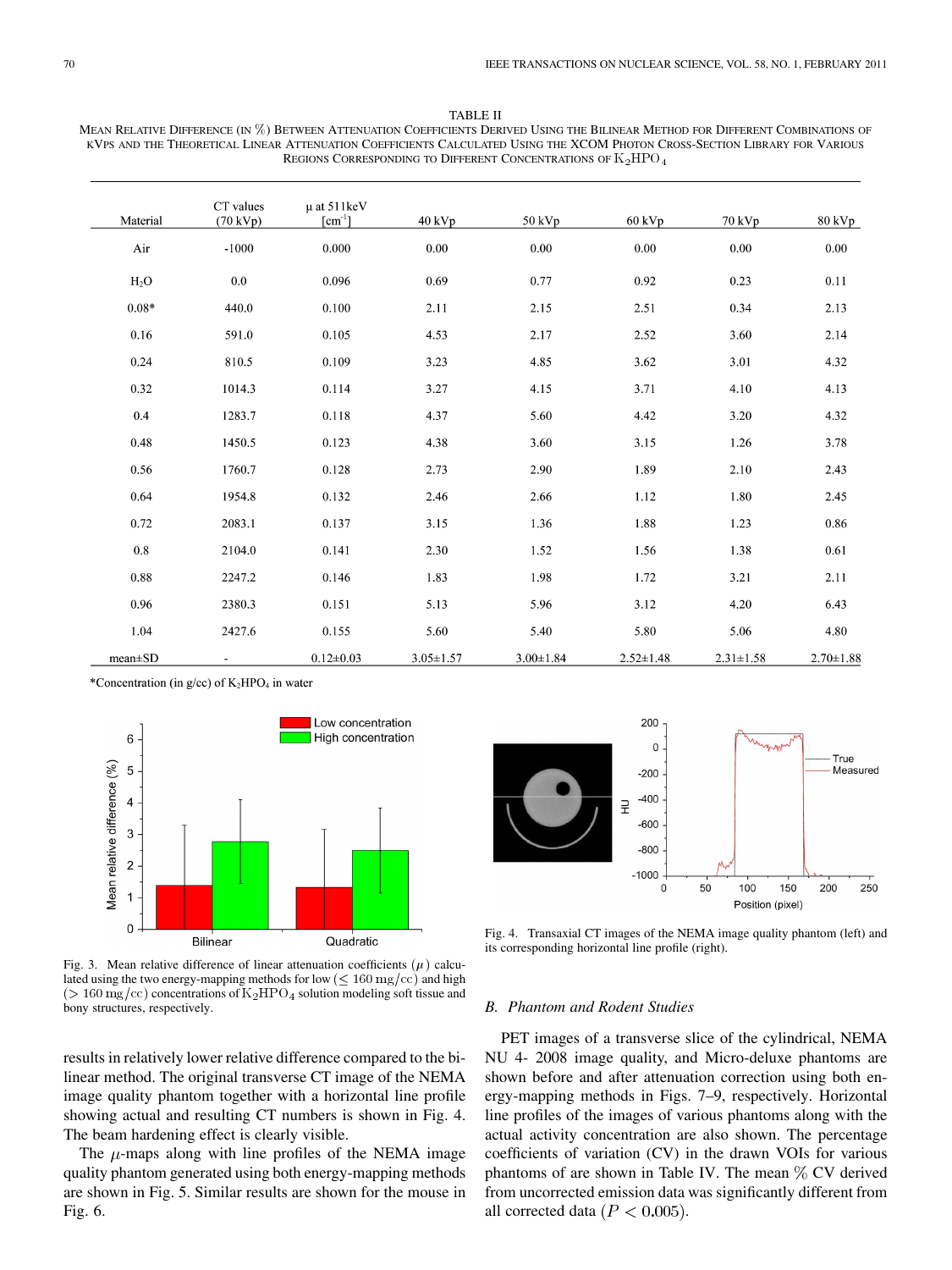TABLE III MEAN RELATIVE DIFFERENCE (IN  $\%$ ) BETWEEN THE ATTENUATION COEFFICIENTS OBTAINED WHEN USING TWO ENERGY-MAPPING METHODS AND THE THEORETICAL LINEAR ATTENUATION COEFFICIENTS COMPUTED USING THE XCOM PHOTON CROSS-SECTION LIBRARY FOR DIFFERENT REGIONS WITHIN THE PHANTOM

| Material      | $\mu$ at 511 keV [cm <sup>-1</sup> ] | <b>Bilinear</b> | Quadratic       |
|---------------|--------------------------------------|-----------------|-----------------|
| Air           | 0.000                                | 0.00            | 0.00            |
| $H_2O$        | 0.096                                | 0.23            | 0.23            |
| $0.08*$       | 0.100                                | 0.34            | 0.31            |
| 0.16          | 0.105                                | 3.60            | 3.46            |
| 0.24          | 0.109                                | 3.01            | 3.00            |
| 0.32          | 0.114                                | 4.10            | 4.10            |
| 0.4           | 0.118                                | 3.20            | 3.19            |
| 0.48          | 0.123                                | 1.26            | 1.00            |
| 0.56          | 0.128                                | 2.10            | 1.19            |
| 0.64          | 0.132                                | 1.80            | 1.60            |
| 0.72          | 0.137                                | 1.23            | 1.18            |
| 0.8           | 0.141                                | 1.38            | 1.01            |
| 0.88          | 0.146                                | 3.21            | 2.90            |
| 0.96<br>1.04  | 0.151<br>0.155                       | 4.20<br>5.60    | 3.88<br>4.99    |
| $mean \pm SD$ | $0.117 \pm 0.03$                     | $2.35 \pm 1.65$ | $2.10 \pm 1.53$ |

\*Concentration (in g/cc) of K<sub>2</sub>HPO<sub>4</sub> in water



Fig. 5. Attenuation map of the NEMA phantom (left) and corresponding horizontal line profile of the actual and  $\mu$ -maps generated using both bilinear and quadratic polynomial methods (right).

Figs. 10 and 11 show the correlated CT image, uncorrected and attenuation corrected PET images of the mouse and rat using both energy-mapping methods. Horizontal line profiles passing through the heart and brain, respectively, are also shown. Fig. 12 illustrates the percent increment of PET activity concentration when using CTAC in rodent PET imaging for both energy-mapping methods. The increased image intensities for different mouse tissues are in the range 21–31% for bilinear and 21.8–35% for quadratic energy-mapping. They are in the range 40–51% and 41–56%, respectively, for the rat.

The error bars reflect statistical analysis for several VOIs drawn on various parts of rodents' body including the brain, heart, bone and bladder. Statistical analysis using student's t-test at 0.05 significance level did not reveal statistically significant differences between attenuation corrected PET images using both energy-mapping methods for experimental phantoms and preclinical studies. However, for high atomic



Fig. 6. Coronal CT images of a mouse showing (a) The original CT image and (b) its corresponding horizontal line profile (c) The generated attenuation maps using the bilinear and (d) Quadratic polynomial methods (e) The corresponding horizontal line profiles are also shown.



Fig. 7. Transaxial images of the uniform cylindrical phantom showing (a) CT image (b) Uncorrected PET image (c) CT-based attenuation corrected PET image using the bilinear energy-mapping method (d) Attenuation corrected PET image using the quadratic energy-mapping method, and (e) Corresponding horizontal profiles through images shown in (b)–(d).

number tissues such as bone, the quadratic energy-mapping method produced slightly enhanced increment of PET activity concentration than the bilinear energy-mapping method for attenuation corrected as compared to uncorrected PET images.

## IV. DISCUSSION

Accurate quantification in PET requires precise correction for the many physical degrading factors out of which photon at-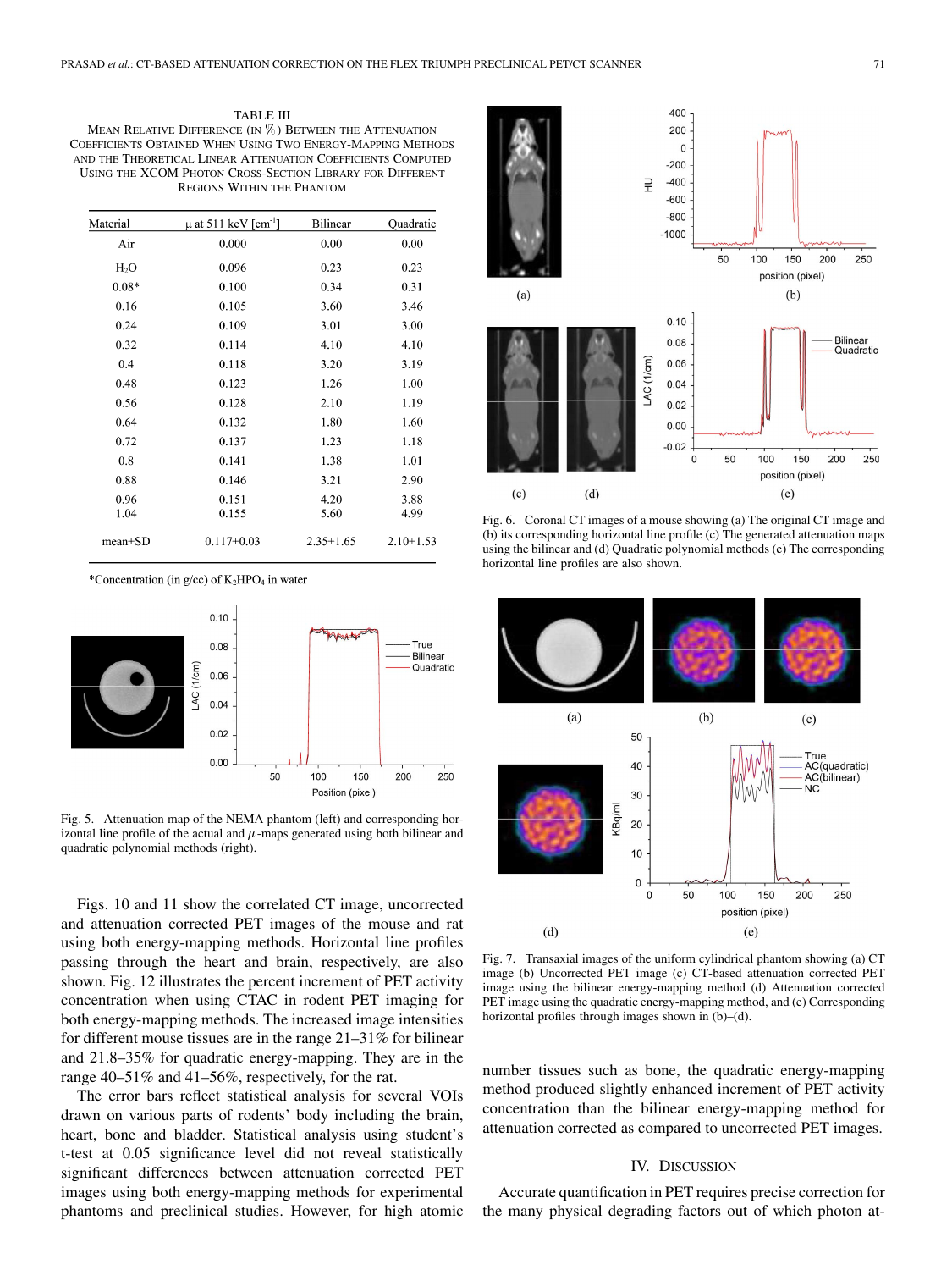

Fig. 8. Transaxial images of the NEMA image quality phantom showing (a) CT image (b) Uncorrected PET image (c) Attenuation corrected PET image using the bilinear energy-mapping method (d) Attenuation corrected PET image using the quadratic energy-mapping method, and (e) The corresponding horizontal profiles through images shown in (b)–(d).



TABLE IV COMPARISON OF CV (%) BETWEEN UNCORRECTED AND ATTENUATION CORRECTED PET IMAGES (USING BILINEAR AND QUADRATIC ENERGY-MAPPING METHODS)

| Study                   | CV                 |                             |                              |  |
|-------------------------|--------------------|-----------------------------|------------------------------|--|
|                         | <b>Uncorrected</b> | AC using<br>bilinear method | AC using<br>quadratic method |  |
| Uniform<br>Phantom      | 10.57              | 10.09                       | 10.11                        |  |
| <b>NEMA</b><br>Phantom  | 5.21               | 5.17                        | 5.17                         |  |
| Micro-deluxe<br>Phantom | 6.23               | 6.00                        | 5.80                         |  |
| Mouse                   | 15.11              | 14.23                       | 14.35                        |  |
| Rat                     | 23.60              | 22.41                       | 22.42                        |  |



Fig. 10. Coronal images of the mouse showing (a) CT image (b) Uncorrected PET image (c) Attenuation corrected PET image using the bilinear energy-mapping method (d) Attenuation corrected PET image using the quadratic energymapping method, and (e) Corresponding horizontal profiles through images shown in  $(b)$ – $(d)$ .

Fig. 9. Transaxial images of the Micro-deluxe phantom showing (a) Uncorrected PET image (b) Attenuation corrected PET image using the bilinear energy-mapping method (c) Attenuation corrected PET image using the quadratic energy-mapping method (d) The corresponding horizontal profiles through images shown in (a–c).

tenuation is the major one. Attenuation correction of PET data requires an accurate attenuation map which represents the spatial distribution of linear attenuation coefficients at 511 keV for the volumes under study. Two main classes of method have emerged for generation of attenuation maps: transmissionless and transmission-based methods. Transmissionless correction methods rely on simple calculated techniques such as those used for brain imaging or more sophisticated algorithms allowing simultaneous modeling of attenuation and emission distributions from a set of emission projections alone. Transmission-based methods include transmission imaging using external radionuclide sources, x-ray CT imaging and segmented MRI data. The advantage of using x-ray CT are the lower statistical noise, and unbiased and faster post-injection transmission scans, in addition to high resolution anatomical imaging offering improved localization capabilities that can not be obtained using radionuclide transmission scanning [24]. The use of CT images for attenuation correction requires transforming the polyenergetic CT data to linear attenuation coefficients at 511 keV. This can be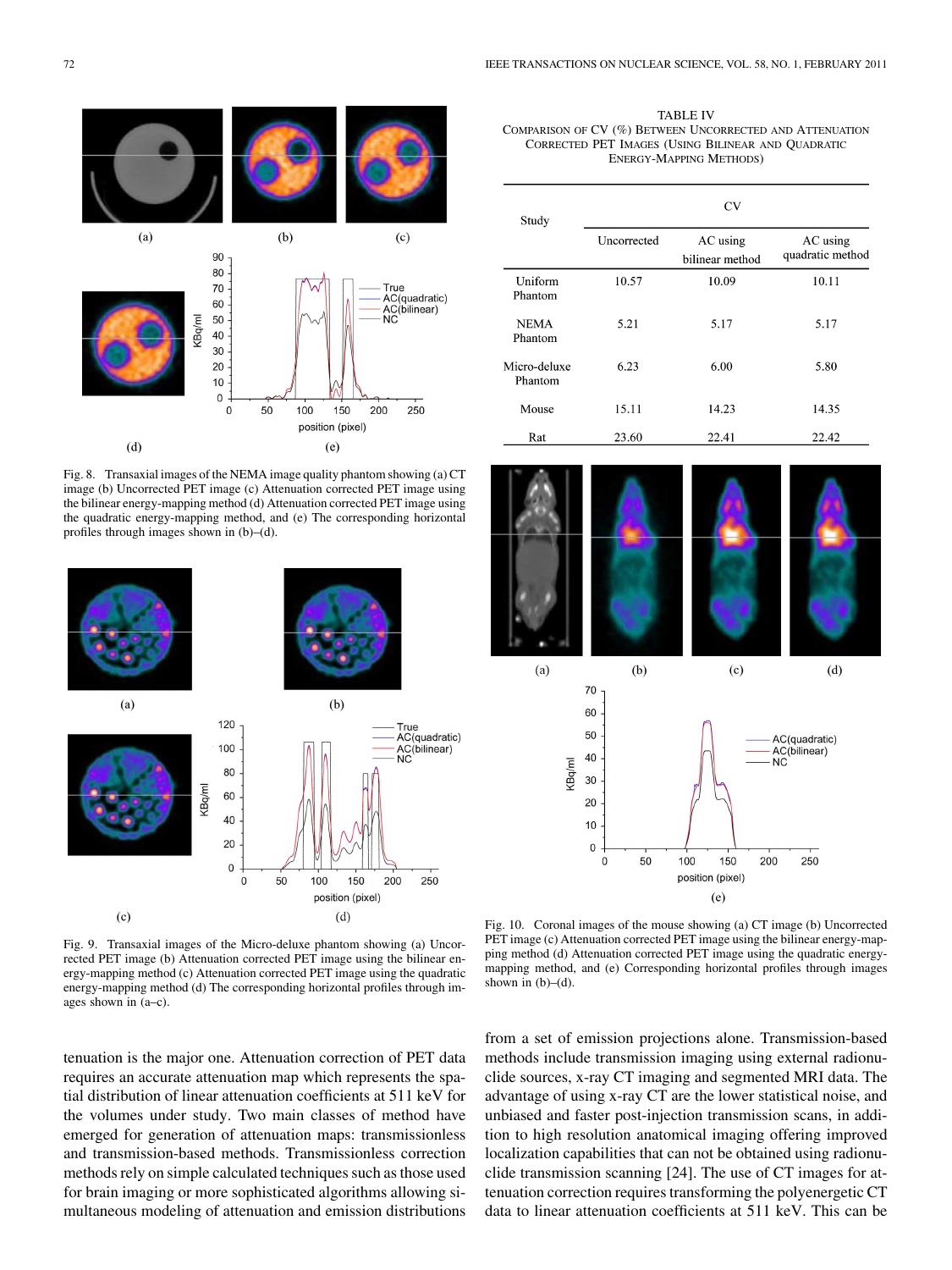

Fig. 11. Coronal images of the rat brain showing (a) CT image (b) Uncorrected PET image (c) Attenuation corrected PET image using the bilinear energy-mapping method (d) Attenuation corrected PET image using the quadratic energy-mapping method (e) Corresponding horizontal profiles through images shown in  $(b)$ – $(d)$ .



Fig. 12. Percent increment of PET activity concentration for (a) Mouse and (b) Rat when applying CTAC to PET data using both energy-mapping methods as compared to uncorrected PET images.

achieved by many conversion methods such as scaling, segmentation, and dual-energy decomposition methods [10]. In scaling methods, the attenuation map at 511 keV is estimated by multiplying the CT image of the subject by the ratio of attenuation coefficients of water at the photon energies of CT and PET. Segmentation methods segment the CT image into different regions representing different tissue properties, which are then assigned appropriate attenuation coefficients at 511 keV.

The software provided by the manufacturer of the FLEX Triumph™ preclinical PET/CT scanner installed in our facility does not incorporate CTAC utilities which are nowadays implemented by default on clinical scanners. This motivated its development and implementation on site. The general applicability of CTAC has already been proven in small-animal PET imaging [2], [3]. However, some pragmatic technical approaches still need to be explored. The strategy followed in the implementation of CTAC on this scanner follows the general principles of the method described in [2]. However, some additional issues not sufficiently addressed in the early publications were investigated in this work. In particular, the effect of varying CT tube voltages was investigated through quantitative analysis of the created  $\mu$ -maps, generated ACFs and reconstructed PET images using experimental phantom and preclinical studies. Moreover, the practical application and impact of various calibration curve-based energy-mapping approaches for converting CT numbers to linear attenuation coefficients is studied for the bilinear and quadratic methods for water-bone segment.

A representative plot of the bilinear and quadratic polynomial fitting of the calibration curves at 70 kVp and 275  $\mu$ A is shown in Fig. 2. A plot discontinuity is observed at CT number corresponding to zero for quadratic polynomial fitting, which does not exist for the bilinear fitting. The reason for this is that we fitted the water-bone segment using both bilinear and quadratic polynomial whereas the air-water segment was fitted using linear curve fitting. The discontinuity can be removed by fitting the air-water segment with quadratic polynomial and this might improve the CT-based attenuation correction procedure. Nevertheless, both methods are reasonably successful in transforming rodent tissue CT values into 511 keV linear attenuation coefficients as demonstrated by our results. These results confirm and extend those shown previously by Chow *et al.* [2].

It was observed that increasing the tube voltage increases the slope of calibration curves for HU greater than zero (Table I). This can be explained as follows: the photoelectric interaction probability increases with decreasing tube voltage, particularly in materials with high atomic number. Moreover, since the derivation of calibration curves is based on CT numbers of air, water and bone, the tube voltage dependence of bone's CT number can be the ground for the difference in the slopes of calibration curves obtained at different CT tube voltages. Higher correlation coefficient and smallest relative error were obtained for CT tube voltage of 70 kVp for both energy-mapping methods. This setting could be considered as optimal tube voltage for PET/CT imaging studies (Table II). However, increasing the CT tube voltage increases the delivered radiation dose to the animal which is an important issue to consider. It was observed using experimental phantom studies that for all concentrations of  $K_2HPO_4$ , the relative difference between theoretical attenuation coefficients and those derived through energy-mapping are less than 5% (Table III). Moreover, for low concentrations of  $K_2HPO_4$ , the relative difference between theoretical attenuation coefficients and those derived by the two energy-mapping methods are almost identical. However, for higher concentrations of  $K_2HPO_4$ , the quadratic energy-mapping method has a smaller relative difference compared to the bilinear energy-mapping method (Fig. 4). The results of  $\mu$ -maps and PET data analysis are consistent with these observations. Therefore, in soft tissue regions where high atomic number tissues such as bones are absent, both energy-mapping methods produce similar results and may be used interchangeably for attenuation correction of PET data.

The  $\%$  CV of PET activity concentration, which is considered as a measure of the SNR, is shown for various PET studies (Table IV). The mean  $\%$  CV derived from uncorrected emission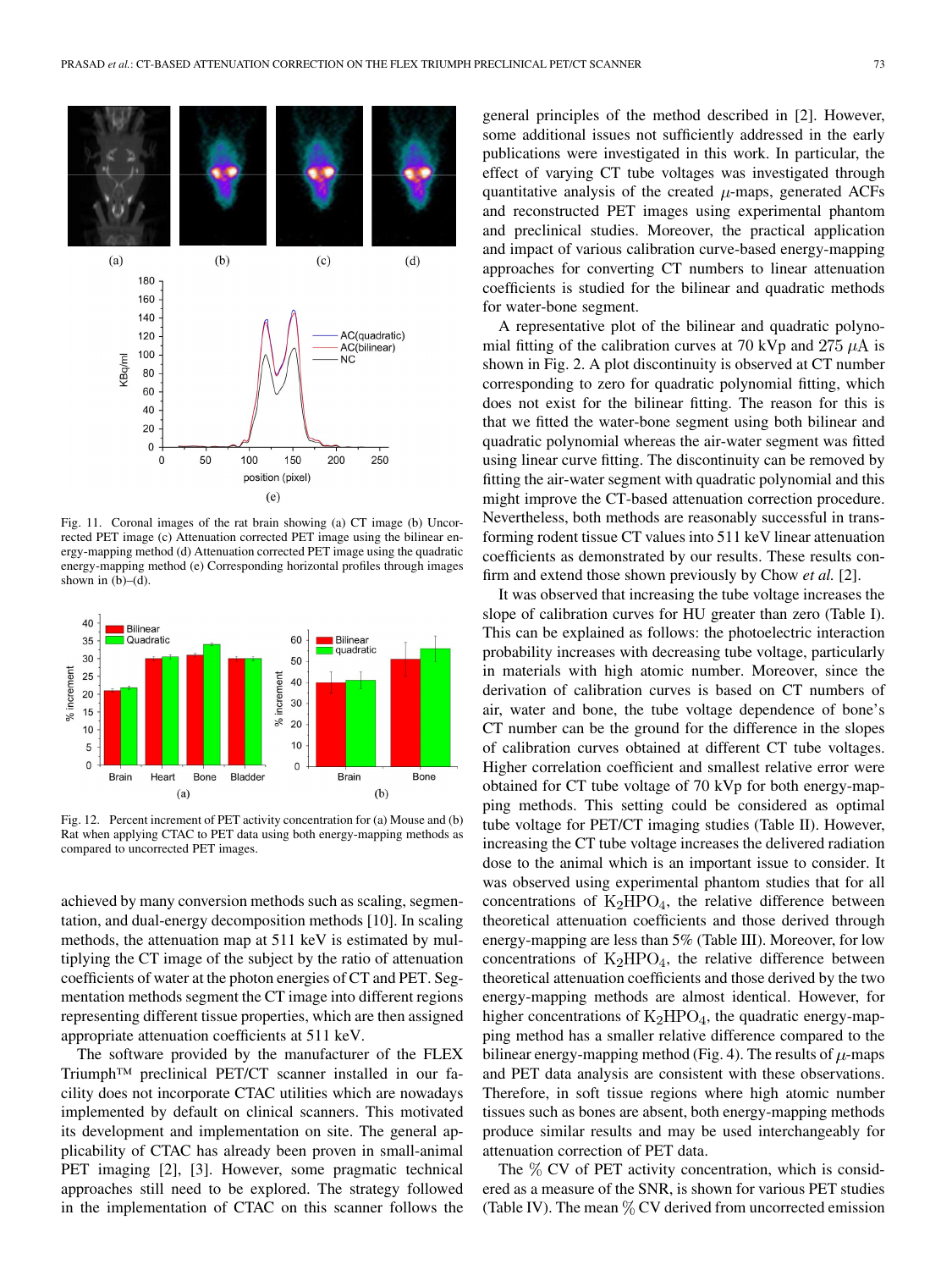data was significantly different from CT-based attenuation corrected data ( $p < 0.005$ ). There was no significant improvement of SNR in the attenuation corrected PET data since attenuation correction is a multiplicative process and as such will not improve the noise properties. It will at best results in similar noise properties but could be substantially improved if incorporated in an iterative reconstruction procedure using the well established attenuation weighted iterative reconstruction. Statistical analysis did not reveal statistically significant differences between PET images corrected using bilinear and quadratic energy-mapping methods for soft tissues. However, for high atomic number tissues such as bone, the quadratic energy-mapping method produced slightly improved results than bilinear energy-mapping methods.

The polyenergetic x-ray spectra used in CT imaging induces beam hardening artefacts caused by the absorption of low energy x-rays as they pass through the objects' volume. The direct outcome is that the linear attenuation coefficients calculated for thick object regions are lower that thin regions. This effect generates cupping and streak artefacts in the reconstructed CT images which propagate to PET images following application of the CTAC procedure [25]. Future work will focus on quantifying and correcting beam hardening effects. As mentioned earlier, as of present, the scanner manufacturer did not provide CTAC utilities on the FLEX Triumph™ preclinical PET/CT scanner. It would be interesting indeed to compare our results with those generated by the manufacturer's implementation should this option become available in the future. It should be noted that we considered only water-bone segment of calibration curves for deriving quadratic energy-mapping parameters. The air-water segment of calibration curves was fitted linearly. It would be interesting to consider fitting the air-water segment using quadratic energy-mapping calibration curve.

Despite the established fact that CTAC leads to more accurate quantification in high resolution preclinical PET imaging, further work is still needed to explore its broad potential, in particular in combination with Compton scatter and beam hardening correction of cone-beam CT data [26].

#### V. CONCLUSION

Attenuation correction is of prime importance in preclinical PET imaging. The dependence of  $\mu$ -maps generated using two energy-mapping methods was evaluated for various x-ray CT tube voltages. In addition, the impact on resulting preclinical PET/CT studies was assessed. It was demonstrated that the slope of the energy-mapping curves for CT numbers greater than 0 HU increases with increasing tube voltages. In addition, higher correlation coefficients were obtained for the quadratic energy-mapping method compared to the bilinear energy-mapping method. In general, no statistically significant differences were observed on PET studies when using bilinear vs. quadratic energy-mapping methods for soft tissues. However, for high atomic number tissues such as bone, the quadratic energy-mapping method produced slightly improved results compared to the bilinear energy-mapping method, and as such this method is being used for attenuation correction of preclinical studies on the FLEX Triumph<sup>™</sup> PET/CT scanner. Experimental phantom

and preclinical PET studies were successfully corrected for photon attenuation using the implemented CTAC procedure.

#### ACKNOWLEDGMENT

The authors would like to thank Dr. P. Millet for providing some of the preclinical studies used in this work.

#### **REFERENCES**

- [1] H. Zaidi, M.-L. Montandon, and A. Alavi, "Advances in attenuation correction techniques in PET," *PET Clinics*, vol. 2, pp. 191–217, 2007.
- [2] P. L. Chow, F. R. Rannou, and A. F. Chatziioannou, "Attenuation correction for small animal PET tomographs," *Phys. Med. Biol.*, vol. 50, pp. 1837–1850, 2005.
- [3] R. Yao, J. Seidel, J.-S. Liow, and M. V. Green, "Attenuation correction for the NIH ATLAS small animal PET scanner," *IEEE Trans. Nucl. Sci.*, vol. 52, pp. 664–668, 2005.
- [4] P. E. Kinahan, B. H. Hasegawa, and T. Beyer, "X-ray-based attenuation correction for positron emission tomography/computed tomography scanners," *Semin. Nucl. Med.*, vol. 33, pp. 166–179, Jul. 2003.
- [5] T. Beyer, P. E. Kinahan, D. W. Townsend, and D. Sashin, "The use of X-ray CT for attenuation correction of PET data," in *Proc. IEEE Nuclear Science Symp. and Medical Imaging Conf.*, Norfolk, VA, Nov. 1994, pp. 1573–1577.
- [6] P. E. Kinahan, D. W. Townsend, T. Beyer, and D. Sashin, "Attenuation correction for a combined 3D PET/CT scanner," *Med. Phys.*, vol. 25, pp. 2046–2053, Oct. 1998.
- [7] C. Bai, L. Shao, A. J. Da Silva, and Z. Zhao, "A generalized model for the conversion from CT numbers to linear attenuation coefficients," *IEEE Trans. Nucl. Sci.*, vol. 50, pp. 1510–1515, 2003.
- [8] M. J. Guy, I. A. Castellano-Smith, M. A. Flower, G. D. Flux, R. J. Ott, and D. Visvikis, "Detect-dual energy transmission estimation CT-for improved attenuation correction in SPECT and PET," *IEEE Trans. Nucl. Sci.*, vol. 45, pp. 1261–1267, 1998.
- [9] C. Burger, G. Goerres, S. Schoenes, A. Buck, A. H. Lonn, and G. K. Von Schulthess, "PET attenuation coefficients from CT images: Experimental evaluation of the transformation of CT into PET 511-keV attenuation coefficients," *Eur. J. Nucl. Med. Mol. Imag.*, vol. 29, pp. 922–927, 2002.
- [10] M. R. Ay, M. Shirmohammad, S. Sarkar, A. Rahmim, and H. Zaidi, "Comparative assessment of energy-mapping approaches in CT-based attenuation correction for PET," *Mol. Imag. Biol*, Apr. 2010.
- [11] J. P. Carney, D. W. Townsend, V. Rappoport, and B. Bendriem, "Method for transforming CT images for attenuation correction in PET/CT imaging," *Med. Phys.*, vol. 33, pp. 976–983, Apr. 2006.
- [12] R. Prasad, O. Ratib, and H. Zaidi, "Performance evaluation of the FLEX Triumph™ X-PET scanner using the NEMA NU-04 standards," *J. Nucl. Med.*, vol. 51, pp. 1608–1615, 2010.
- [13] R. A. Ramirez, S. Liu, J. Liu, Y. Zhang, S. Kim, H. Baghaei, H. Li, Y. Wang, and W.-H. Wong, "High-resolution L(Y)SO detectors using PMT-quadrant-sharing for human and animal PET cameras," *IEEE Trans. Nucl. Sci.*, vol. 55, pp. 862–869, 2008.
- [14] W.-H. Wong, H. Li, J. Uribe, H. Baghaei, Y. Wang, and S. Yokoyama, "Feasibility of a high-speed gamma-camera design using the high-yield-pileup-event-recovery method," *J. Nucl. Med.*, vol. 42, pp. 624–632, 2001.
- [15] S. Xie, R. Ramirez, Y. Liu, T. Xing, J. Uribe, H. Li, Y. Wang, H. Baghaei, S. Kim, and W.-H. Wong, "A pentagon photomultiplier-quadrant-sharing BGO detector for a rodent research PET (RRPET)," *IEEE Trans. Nucl. Sci.*, vol. 52, pp. 210–216, 2005.
- [16] W.-H. Wong, H. Li, S. Xie, R. A.-R. Ramirez, R. S. K. A.-S. Kim, J. A.-U. Uribe, J. Y. W. A.-Y. Wang, Y. L. A.-Y. Liu, T. X. A.-T. Xing, and H. A.-B. H. Baghaei, "Design of an inexpensive high-sensitivity rodent-research PET camera (RRPET)," in *Proc. IEEE Nuclear Science Symp. Conf. Rec.*, 2003, pp. 2058–2062.
- [17] H. Baghaei, Y. Zhang, H. Li, Y. Wang, S. Kim, R. A. Ramirez, J. Liu, S. Liu, and W.-H. Wong, "GATE Monte Carlo simulation of a highsensitivity and high-resolution LSO-based small animal PET camera," *IEEE Trans. Nucl. Sci.*, vol. 54, pp. 1568–1573, 2007.
- [18] L. R. MacDonald, K. Iwata, B. E. Patt, J. S. Iwanczyk, A. B. Hwang, M. C. Wu, and B. H. Hasegawa, "Evaluation of x-ray detectors for dual-modality CT-SPECT animal imaging," *Proc. SPIE*, vol. 4786, pp. 91–102, 2002.